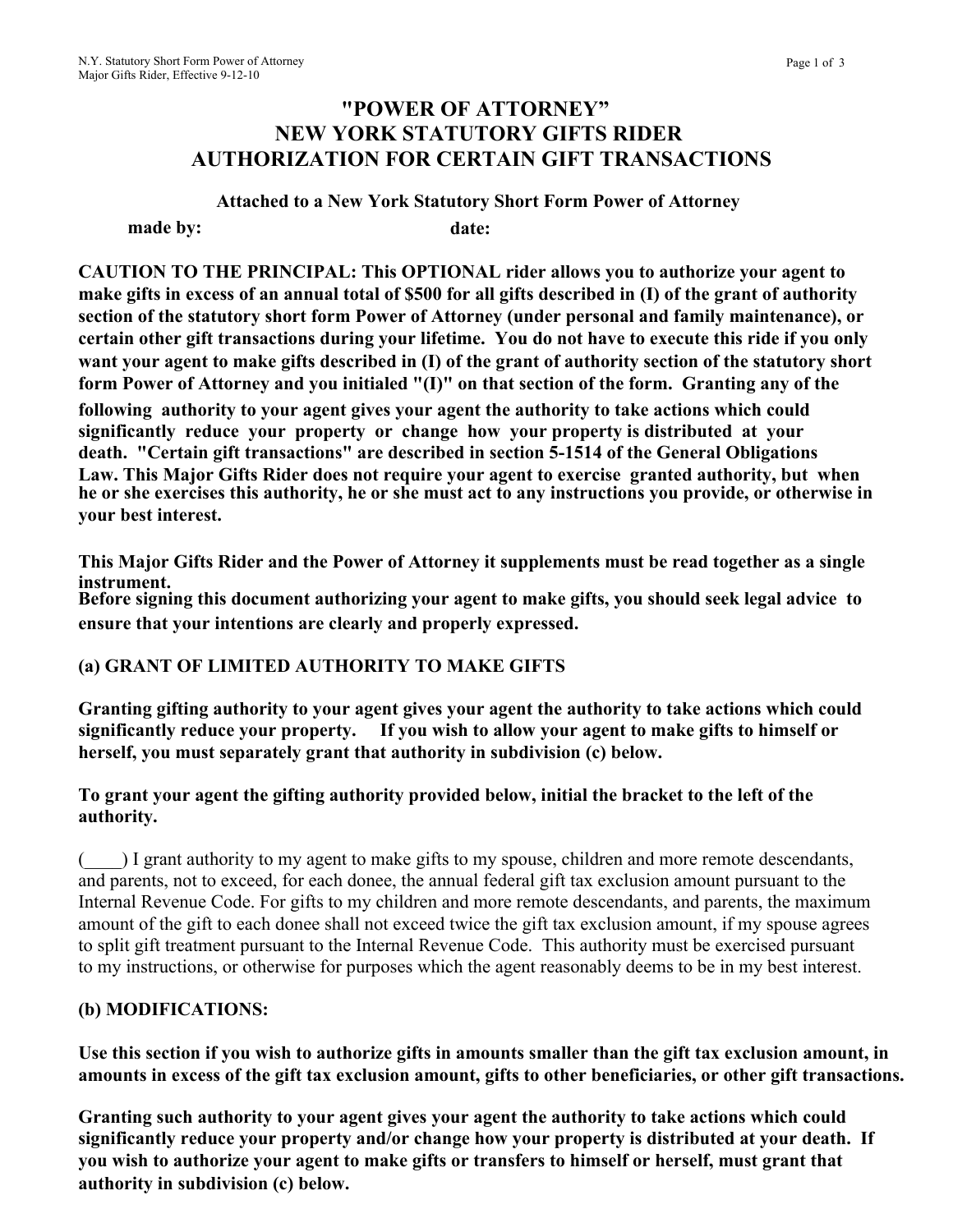(\_\_\_\_) I grant the following authority to my agent to make gifts or transfers pursuant to my instructions, or otherwise for purposes which the agent reasonably deems to be in my best interest.

### **(c) GRANT OF SPECIFIC AUTHORITY FOR AN AGENT TO MAKE MAJOR GIFTS OR OTHER TRANSFERS TO HIMSELF OR HERSELF: (OPTIONAL)**

**If you wish to authorize your agent to make gifts or transfers to himself or herself, you must grant that authority in this section, indicating to which agent(s) the authorization is granted, and any limitations and guidelines.** 

 $($ ) I grant specific authority for the following agent(s) to make the following gifts to himself or herself.

This authority must be exercised pursuant to my instructions, or otherwise for purposes which the agent reasonably deems to be in my best interest.

**(d) ACCEPTANCE BY THIRD PARTIES:** I agree to indemnify the third party for any claims that may arise against the third party because of reliance on this Statutory Gifts Rider.

## **(e) SIGNATURE OF PRINCIPAL AND ACKNOWLEDGMENT:**

In Witness Whereof I have hereunto signed my name on  $\sim$  20

**PRINCIPAL signs here: ==> \_\_\_\_\_\_\_\_\_\_\_\_\_\_\_\_\_\_\_\_\_\_\_\_\_\_\_\_\_\_\_\_**

State of  $\qquad \qquad$  ) County of  $\qquad \qquad$  ) ss.:

 $\, , \,$ personally known to me or proved to me on the basis of satisfactory evidence to be the individual(s) whose name(s) is (are) subscribed to the within instrument and acknowledged to me that he/she/they executed the same in his/her/their capacity(ies), and that by his/her their signature(s) on the instrument, the individual(s), or the person upon behalf of which the individual(s) acted, executed the instrument.

Signature and Office of individual taking acknowledgment

 $\overline{\phantom{a}}$  ,  $\overline{\phantom{a}}$  ,  $\overline{\phantom{a}}$  ,  $\overline{\phantom{a}}$  ,  $\overline{\phantom{a}}$  ,  $\overline{\phantom{a}}$  ,  $\overline{\phantom{a}}$  ,  $\overline{\phantom{a}}$  ,  $\overline{\phantom{a}}$  ,  $\overline{\phantom{a}}$  ,  $\overline{\phantom{a}}$  ,  $\overline{\phantom{a}}$  ,  $\overline{\phantom{a}}$  ,  $\overline{\phantom{a}}$  ,  $\overline{\phantom{a}}$  ,  $\overline{\phantom{a}}$ 

On the day of  $\qquad$  in the year before me, the undersigned,